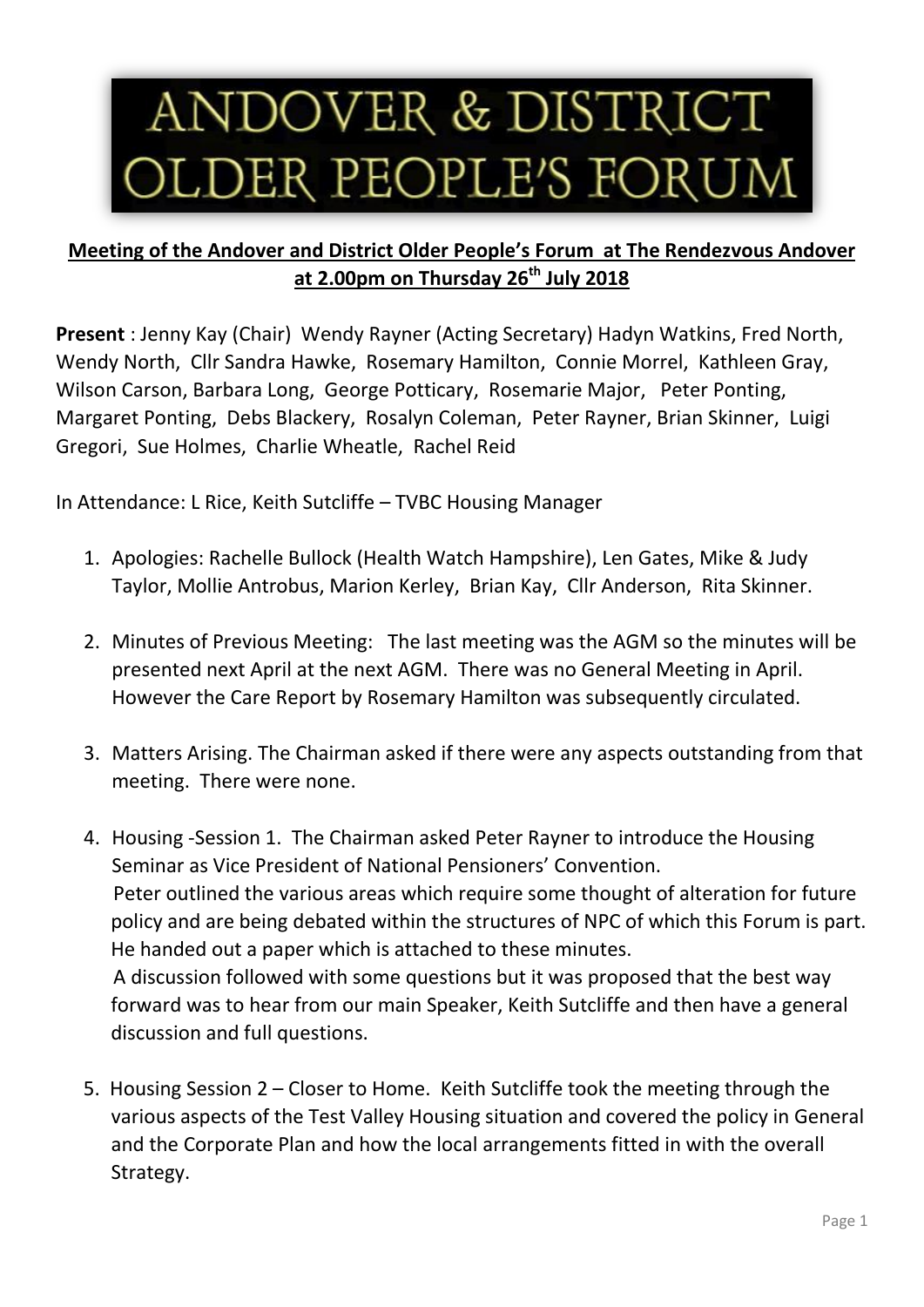The Housing options for Older People was reviewed and the different aspects regarding Affordable Housing, Extra Care and Residential Care and other possibilities depending upon the circumstances and health of the people concerned.

The Housing Register and Affordable Housing and the relevant statistics were displayed and explanations given for the rationale of the chart.

Of special interest was the list of the different schemes for Social/Affordable Housing and the names of the providers and their locations.

Definition of Extra Care and the provision and how it was operated was of interest. Retirement Housing was listed, again with the location and providers, the facilities and Management presence and Careline service. Keith finished with listing and explaining what help and assistance existed from TVBC. Keith's illustrated talk is attached.

A wide ranging discussion followed which covered many of the concerns; an explanation of Lifetime Homes and including the problems of down-sizing, the need for help navigating all the various steps needed, and the difficulties of Grant Applications generally.

Keith's presentation was much appreciated by the Group.

- Special Note. During the above presentations Refreshments were taken. These were extra special as Jenny and Brian had recently celebrated their Golden Wedding Anniversary and had brought some lovely cakes in for us to join their celebration. Many congratulations were given with our very best wishes.
- 6. Test Valley Corporate Plan: Louise Rice explained that Test Valley wanted to reach as many people as possible to obtain their view which could then be noted when producing the Corporate Plan covering 2019-2023. She had brought a printed questionnaire which the Group was invited to fill in there and then and return it to her or there were stamped addressed envelopes available if we wished to do it and return it by post later. Alternatively those with IT could find it on the TVBC Website and complete it there
- 7. AOB. The Chairman asked if we wished to have a further more in depth meeting on Housing. It was pointed out that our MP Kit Malthouse has been made Housing Minister and might answer some of our questions. I was agreed to not approach him at moment but revisit the idea at next meeting.